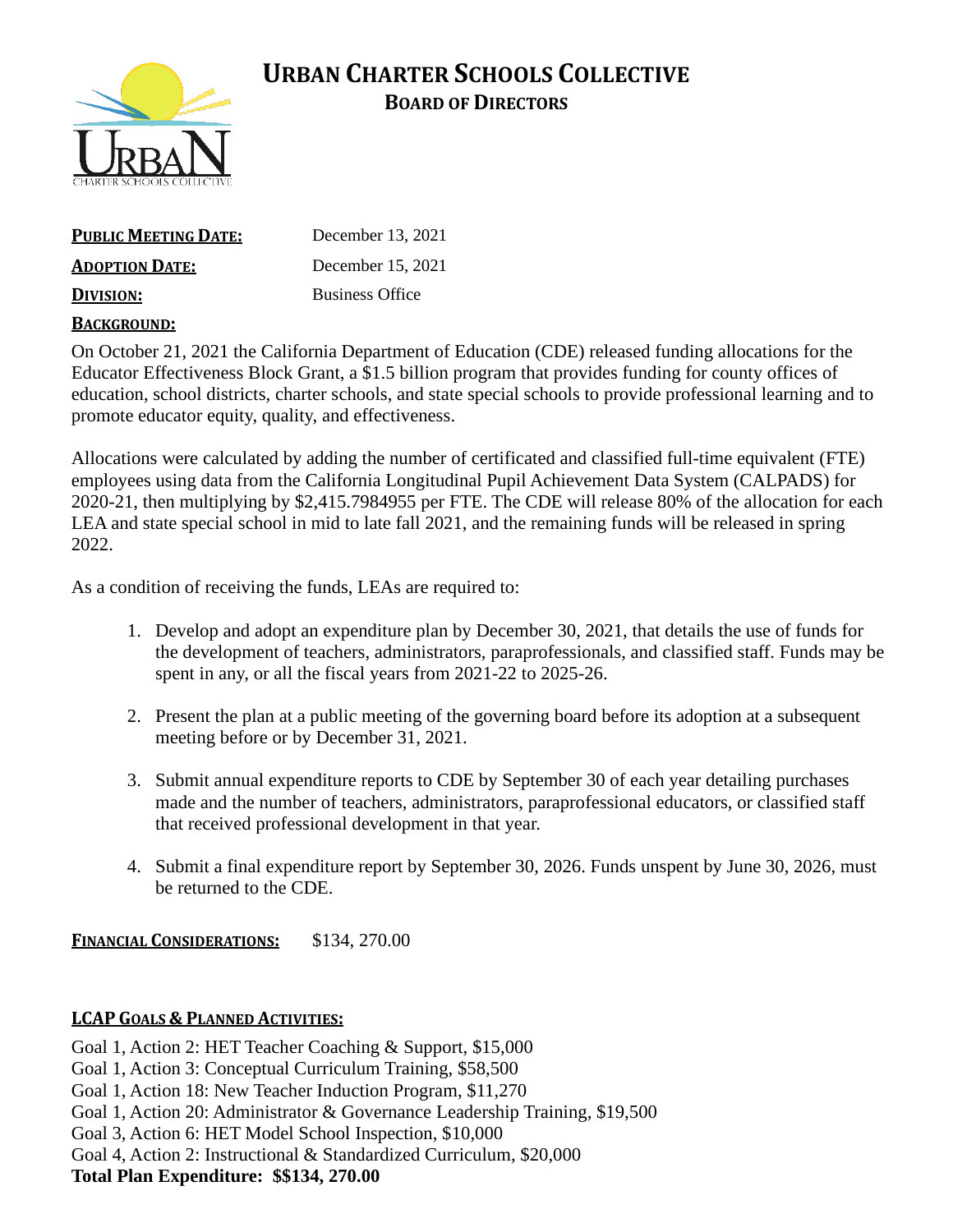- **DOCUMENTS ATTACHED:** 1) Timeline for Expenditure Plan Development
	- 2) Proposed Yav Pem Suab Academy 2021-2026 Educator Effectiveness Block Grant Expenditure Plan

| <b>PREPARED BY:</b><br>Megan Lao, CFO              |  | <b>REVIEWED BY:</b> | Lee Yang, Superintendent                          |  |  |  |
|----------------------------------------------------|--|---------------------|---------------------------------------------------|--|--|--|
| <b>PUBLIC HEARING CONDUCTED:</b> December 13, 2021 |  |                     | <b>RECOMMENDED BY:</b> Academy Council, 12/7/2021 |  |  |  |
|                                                    |  |                     |                                                   |  |  |  |

## **Educator Effectiveness Block Grant Expenditure Plan Development Timeline**

| <b>Date</b> | <b>Actions</b>                                                                                                            |
|-------------|---------------------------------------------------------------------------------------------------------------------------|
| 10/29/21    | Initial review of the Educator Effectiveness Block Grant Requirements and<br>Conditions                                   |
| 11/1/21     | Complete Draft 1 of the Board Informational Item & Expenditure Plan                                                       |
| 11/4/21     | Create a Timeline of Actions Needed for the Adoption of an Expenditure Plan                                               |
| 11/19/21    | Review of Draft 1 of the Proposed EEBG Expenditure Plan                                                                   |
| 12/2/21     | Review of Draft 2 of the Proposed EEBG Expenditure Plan                                                                   |
| 12/7/21     | Present EEBG Requirements, Conditions and Proposed Expenditure Plan to the<br>Academy Council for Discussion and Feedback |
| 12/8/21     | Update Draft 3 of the Proposed EEBG Expenditure Plan                                                                      |
| 12/13/21    | Hold Public Hearing and Solicit Feedback                                                                                  |
| 12/14/21    | Update Draft 4 of the Proposed EEBG Expenditure Plan                                                                      |
| 12/15/21    | Adopt an Educator Effective Block Grant Expenditure Plan                                                                  |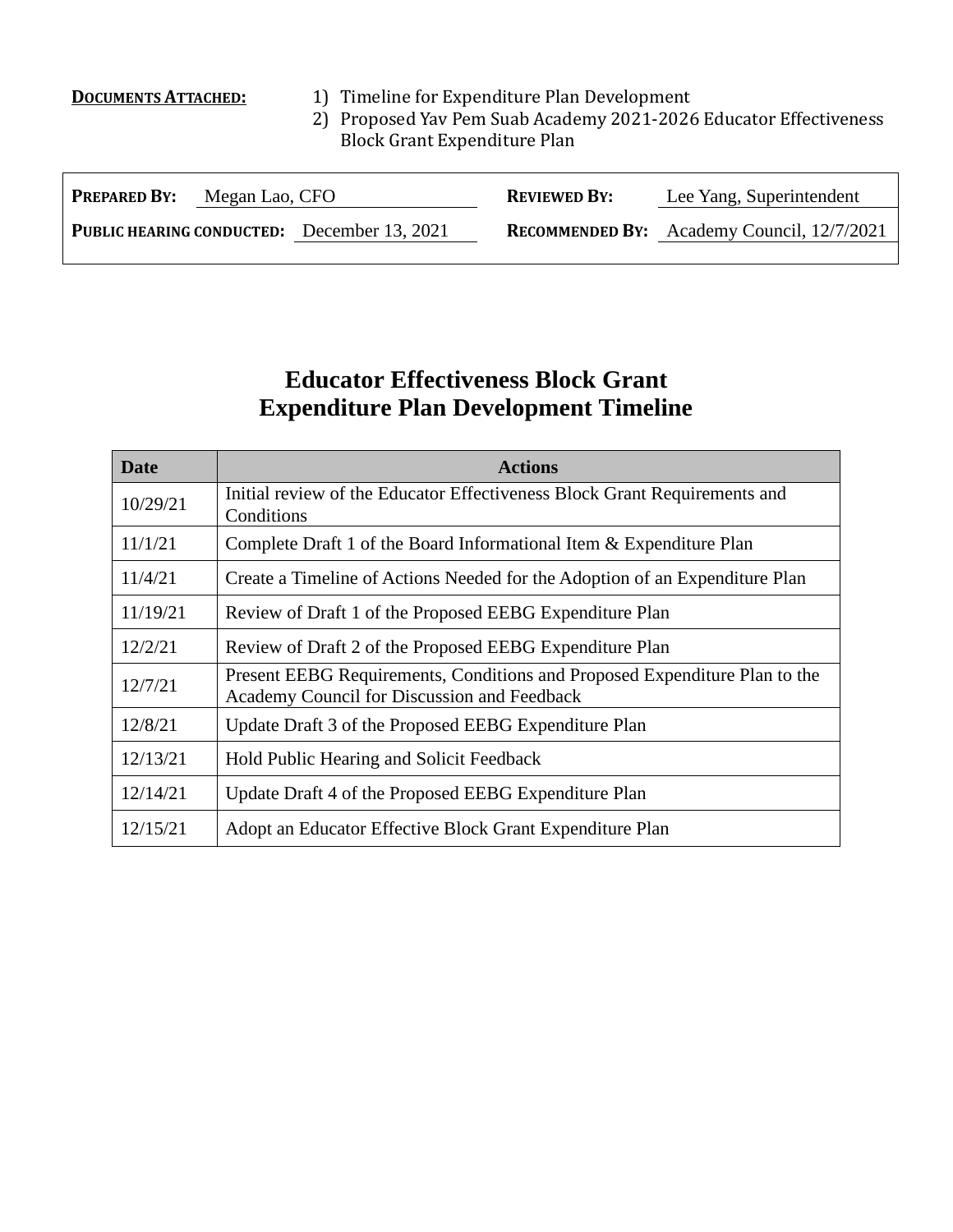#### *Yav Pem Suab Academy Public Charter School* **Educator Effectiveness Block Grant Expenditure Plan For 2021-2026**

The Educator Effectiveness Block Grant provides funds to support professional learning and to promote educator equity, quality, and effectiveness. A scheduled allocation of \$134,270 is expected to be received by Yav Pem Suab Academy. The first allocation is expected to be received late fall of 2022 and the remainder to follow in Spring of 2022.

Funds are subject to audit and may be used to support professional learning with a focus on any of the ten areas included in Education Code Section (EC §) 41480(b):

- 1. Coaching and mentoring of staff serving in an instructional setting and beginning teacher or administrator induction, including, but not limited to, coaching and mentoring solutions that address a local need for teachers that can serve all pupil populations with a focus on retaining teachers, and offering structured feedback and coaching systems organized around socialemotional learning, including, but not limited to, promoting teacher self-awareness, selfmanagement, social awareness, relationships, and responsible decision-making skills, improving teacher attitudes and beliefs about one's self and others, and supporting learning communities for educators to engage in a meaningful classroom teaching experience.
- 2. Programs that lead to effective, standards-aligned instruction and improve instruction in literacy across all subject areas, including English language arts, history-social science, science, technology, engineering, mathematics, and computer science.
- 3. Practices and strategies that reengage pupils and lead to accelerated learning.
- 4. Strategies to implement social-emotional learning, trauma-informed practices, suicide prevention, access to mental health services, and other approaches that improve pupil well-being.
- 5. Practices to create a positive school climate, including, but not limited to, restorative justice, training around implicit bias, providing positive behavioral supports, multitiered systems of support, transforming a school site's culture to one that values diverse cultural and ethnic backgrounds, and preventing discrimination, harassment, bullying, and intimidation based on actual or perceived characteristics, including disability, gender, gender identity, gender expression, language, nationality, race or ethnicity, religion, or sexual orientation.
- 6. Strategies to improve inclusive practices, including, but not limited to, universal design for learning, best practices for early identification, and development of individualized education programs for individuals with exceptional needs.
- 7. Instruction and education to support implementing effective language acquisition programs for English learners, which may include integrated language development within and across content areas and building and strengthening capacity to increase bilingual and biliterate proficiency.
- 8. New professional learning networks for educators not already engaged in an education-related professional learning network to support the requirements of subdivision (c).

Subdivision (c) To ensure professional development meets educator and pupil needs, local educational agencies are encouraged to allow school site and content staff to identify the topic or topics of professional learning. Professional learning provided pursuant to this section shall do both of the following: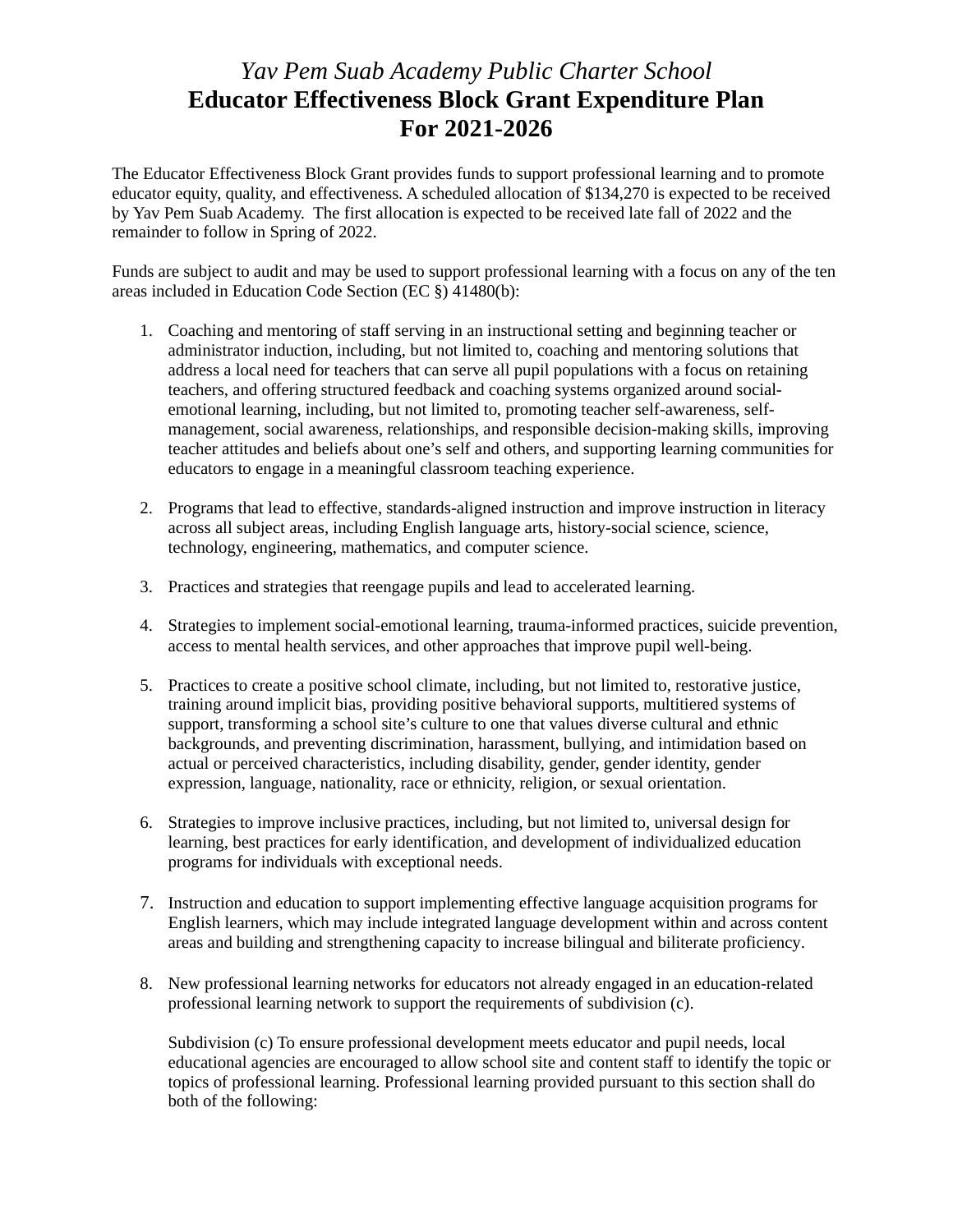(1) Be content focused, incorporate active learning, support collaboration, use models of effective practice, provide coaching and expert support, offer feedback and reflection, and be of sustained duration.

(2) As applicable, be aligned to the academic content standards adopted pursuant to Sections 51226, 60605, 60605.1, 60605.2, 60605.3, 60605.4, 60605.8, and 60605.11, and the model curriculum adopted pursuant to Section 51226.7, as those sections read on June 30, 2020, and former Section 60605.85, as that section read on June 30, 2014.

- 9. Instruction, education, and strategies to incorporate ethnic studies curricula adopted pursuant to EC § 51226.7 into pupil instruction for grades 7 to 12, inclusive.
- 10. Instruction, education, and strategies for certificated and classified educators in early childhood education, or childhood development.

To support educator effectiveness according the ten areas highlighted above, YPSA has aligned its professional development, which includes increasing knowledge of standards, curriculum, and instructional strategies, along with coaching, mentoring, and support to that of the Board adopted LCAP. The expenditure plan for the Educator Effectiveness Block Grant is detailed in the table below.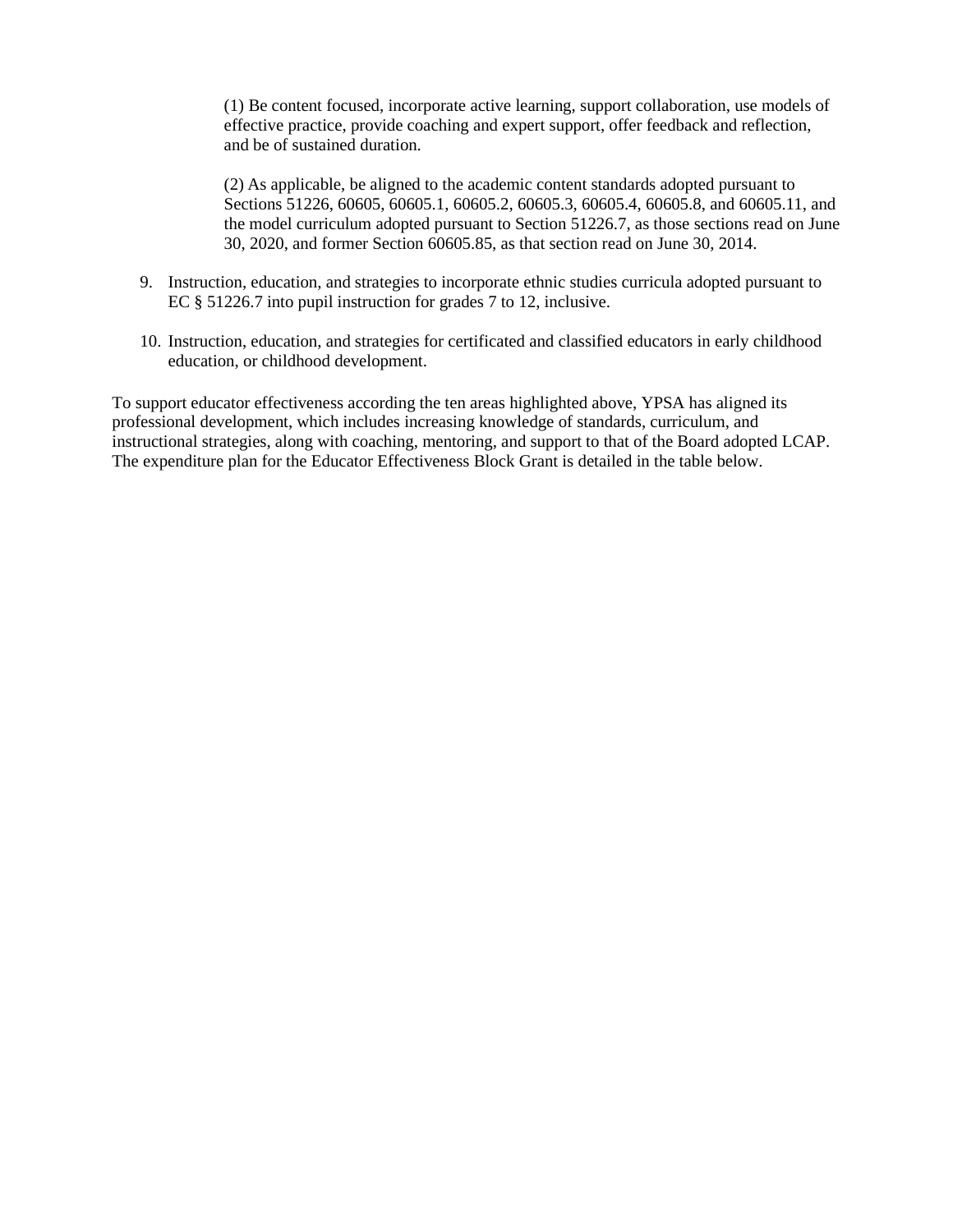## **Educator Effectiveness Block Grant Expenditure Plan 2021-2024**

| Goal #                  | <b>Description of the Goal as</b><br>Described in the 2021-2024<br><b>LCAP</b>                                                                                                                                                                                    | <b>Action</b>    | <b>Title</b>                                                                                                                                                                                                                                                                                                                                                                                                                                                           | 2021-22  | 2022-23  | 2023-24  | <b>Total Cost</b> |
|-------------------------|-------------------------------------------------------------------------------------------------------------------------------------------------------------------------------------------------------------------------------------------------------------------|------------------|------------------------------------------------------------------------------------------------------------------------------------------------------------------------------------------------------------------------------------------------------------------------------------------------------------------------------------------------------------------------------------------------------------------------------------------------------------------------|----------|----------|----------|-------------------|
| $\mathbf{1}$            | All credentialed general and<br>special education teachers will<br>understand the YPSA charter<br>petition and be able to implement<br>the strategies to obtain its<br>outcomes, goals, and objectives.                                                           | $\overline{2}$   | <b>HET Teacher Coaching &amp; Support Cycle</b><br>A certified HET consultant will be secured and begin<br>coaching support to administrators and teachers by<br>September 2021.                                                                                                                                                                                                                                                                                       | \$15,000 |          |          | \$15,000          |
|                         |                                                                                                                                                                                                                                                                   | $\mathbf{3}$     | <b>Conceptual Curriculum Training</b><br>A certified HET consultant will be secured to begin<br>schoolwide HET training in July 2021 and a HET model<br>teaching week will be provided to new teachers and<br>interested veteran teachers by July 2022.                                                                                                                                                                                                                | \$4,500  | \$27,000 | \$27,000 | \$58,500          |
|                         |                                                                                                                                                                                                                                                                   | 18               | <b>New Teacher Induction Program</b><br>Secure an induction program, site coordinator, and<br>mentor teachers to provide induction support to five<br>new teachers by August 2021.                                                                                                                                                                                                                                                                                     | \$11,270 |          |          | \$11,270          |
|                         |                                                                                                                                                                                                                                                                   | 20               | <b>Administrator &amp; Governance Leadership Training</b><br>Attend Charter Schools Development Center (CSDC),<br>School Services of California (SCC), California Charter<br>Schools Association (CCSA), ACSA Superintendent<br>Symposium, CA Department of Education (CDE),<br>Sacramento County Office of Education (SCOE)<br>professional learning opportunities as identified and<br>aligned with the leadership growth goals for leaders at<br>UCSC by June 2022. | \$6,500  | \$6,500  | \$6,500  | \$19,500          |
| $\overline{\mathbf{3}}$ | 70% of the 27 classrooms and<br>school facilities will be safe, clean,<br>well-maintained, healthy, and<br>properly supervised to be<br>conducive to support teaching and<br>learning as measured by the HET<br>classroom environment criteria by<br>August 2021. | $\boldsymbol{6}$ | <b>HET Model School Inspection</b><br>YPSA will secure a CFPEDU consultant to conduct a<br>quality review to establish baseline data to develop an<br>HET learning environment using the HET Model<br>School criteria rubric by September 2021 to and a final<br>review by June 2022.                                                                                                                                                                                  | \$10,000 |          |          | \$10,000          |